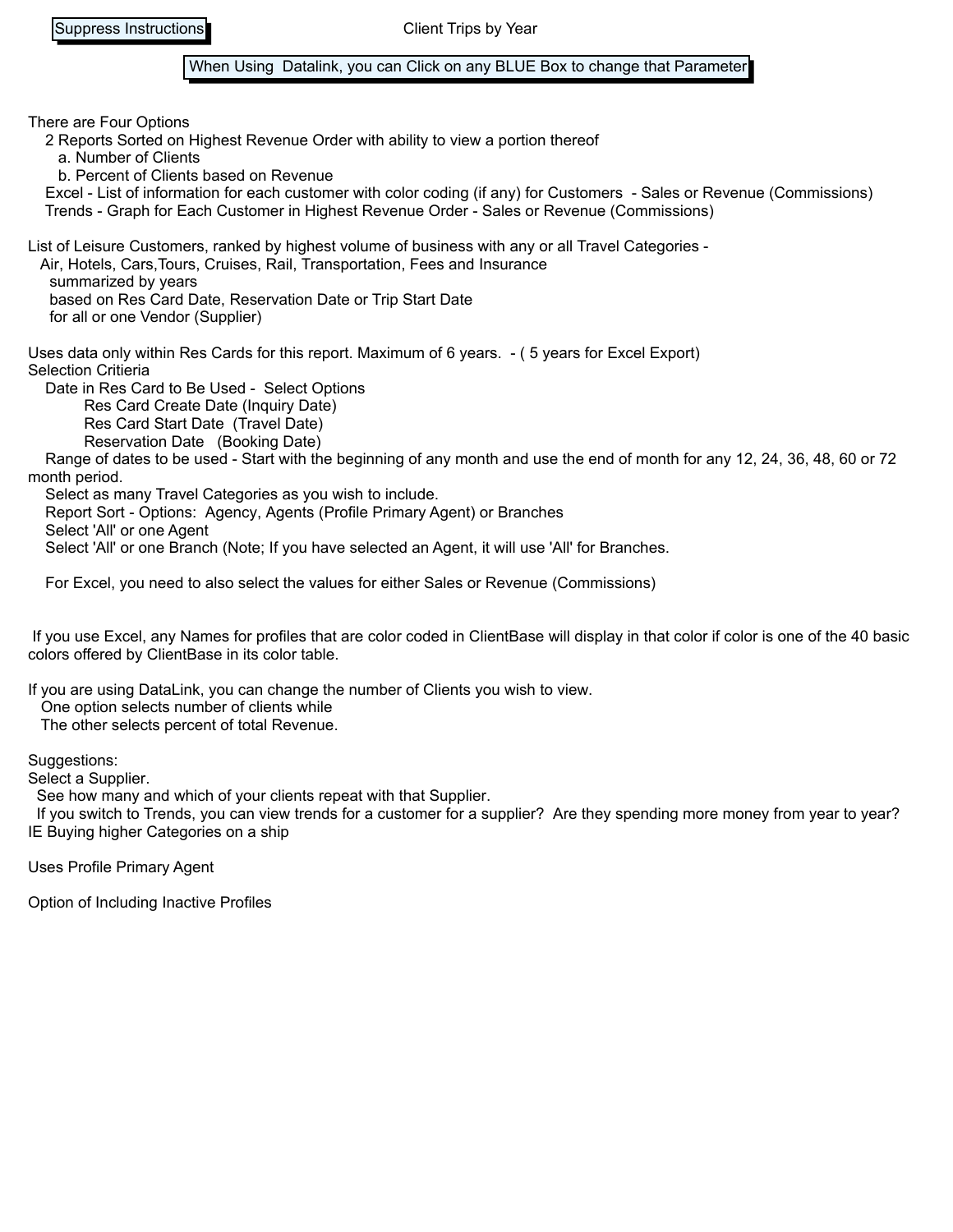

# **Total Agency**

| <b>Total Agency</b>                                                        | Year End<br>12/31/14                    | <b>Year End</b><br>12/31/15             | <b>Year End</b><br>12/31/16             | <b>Year End</b><br>12/31/17             | <b>Year End</b><br>12/31/18            |          | <b>Total</b>                                   |
|----------------------------------------------------------------------------|-----------------------------------------|-----------------------------------------|-----------------------------------------|-----------------------------------------|----------------------------------------|----------|------------------------------------------------|
| % of Total Revenue<br># of Res Cards<br>\$ Sales (Base Fares)<br>\$Revenue | 100.0%<br>1,068<br>5,230,799<br>635,939 | 100.0%<br>1,107<br>5,614,527<br>684,809 | 100.0%<br>1,254<br>5,746,509<br>706,290 | 100.0%<br>1,127<br>6,285,188<br>779,796 | 100.0%<br>823<br>5,461,039<br>674,206  | \$<br>\$ | 100.0%<br>5,379<br>28,338,062<br>3,481,040     |
| Hard/Melissa & Brian<br>- Linda Brown                                      | 1.1%<br>5<br>55,487<br>6,898            | 0.8%<br>4<br>53,095<br>5,314            | 1.7%<br>6<br>82,316<br>12,001           | 0.6%<br>4<br>49,682<br>4,685            | 1.8%<br>2<br>84,831<br>12,102          | \$       | 1.2%<br>21<br>325,412<br>41,000                |
| Dutc/Brent & Pat -<br><b>Windy Olsen CTC</b>                               | 0.5%<br>3<br>19,179<br>3,194            | 1.5%<br>4<br>79,556<br>10,371           | 0.7%<br>2<br>38,546<br>4,782            | 0.9%<br>2<br>68,757<br>6,918            | 1.0%<br>2<br>69,312<br>6,745           | \$       | 0.9%<br>13<br>275,351<br>32,009                |
| <b>Mush/Steve &amp; Rachel</b><br>- Windy Olsen CTC                        | 0.7%<br>2<br>25,885<br>4,391            | 1.1%<br>4<br>51,240<br>7,788            | 0.9%<br>3<br>40,094<br>6,181            | 0.9%<br>2<br>51,836<br>7,288            | 0.3%<br>$\mathbf 1$<br>17,063<br>2,349 | \$       | 0.8%<br>$12 \overline{ }$<br>186,118<br>27,997 |
| <b>Sear/Mark &amp; Marlene</b><br>- Donna Spring                           | $-$ %<br>1<br>2,336<br>268              | $0.6\%$<br>2<br>31,393<br>3,992         | 0.6%<br>3<br>35,338<br>4,406            | 0.9%<br>3<br>52,474<br>6,760            | 1.5%<br>6<br>81,760<br>10,130          | \$       | 0.7%<br>15<br>203,302<br>25,555                |
| Radt/Marti & Mike -<br><b>Windy Olsen CTC</b>                              | 0.9%<br>1<br>36,513<br>5,933            | $-$ %<br>$\overline{\phantom{a}}$<br>÷  | 0.8%<br>2<br>48,561<br>5,445            | 0.7%<br>2<br>47,838<br>5,405            | 0.8%<br>2<br>42,164<br>5,718           |          | 0.6%<br>\$175,076<br>22,500                    |
| Ande/Kenneth &<br><b>Sheree - Jane Smith</b>                               | 0.8%<br>4<br>35,718<br>4,870            | 1.1%<br>6<br>57,463<br>7,237            | 0.3%<br>3<br>12,361<br>1,900            | 0.6%<br>3<br>39,116<br>4,856            | 0.5%<br>2<br>23,400<br>3,206           |          | 0.6%<br>18<br>\$168,058<br>22,069              |
| <b>Gron/Glen &amp; Shirley -</b><br><b>Jane Smith</b>                      | 1.5%<br>1<br>59,349<br>9,625            | 0.2%<br>2<br>24,939<br>1,416            | 0.5%<br>1<br>34,559<br>3,597            | 0.6%<br>1<br>34,762<br>4,933            | 0.2%<br>1<br>16,208<br>1,282           |          | 0.6%<br>6<br>\$169,816<br>20,854               |
| Gall/Karen & Brian -<br><b>Mary Marx</b>                                   | 0.7%<br>3<br>35,489<br>4,501            | 0.7%<br>3<br>38,394<br>5,091            | 0.9%<br>3<br>41,450<br>6,079            | 0.4%<br>2<br>21,718<br>3,084            | 0.2%<br>2<br>10,205<br>1,189           |          | 0.6%<br>13<br>\$147,256<br>19,943              |
| Dama/Laura - Windy<br><b>Olsen CTC</b>                                     | 0.6%<br>4<br>24,140<br>3,805            | $-$ %<br>-                              | $-$ %                                   | 0.3%<br>26,195<br>2,668                 | 1.8%<br>93,712<br>12,362               |          | 0.5%<br>\$144,047<br>18,835                    |
| Seab/Bob - Windy<br><b>Olsen CTC</b>                                       | 0.4%<br>2<br>23,280<br>2,855            | 0.3%<br>2<br>15,836<br>2,045            | 0.9%<br>2<br>44,358<br>6,093            | 0.8%<br>3<br>47,728<br>6,027            | 0.1%<br>1<br>8,098<br>700              |          | 0.5%<br>10<br>\$139,301<br>17,720              |

C:\Users\Ken\Dropbox\TRAMS\ClientsTripsbyYear.rpt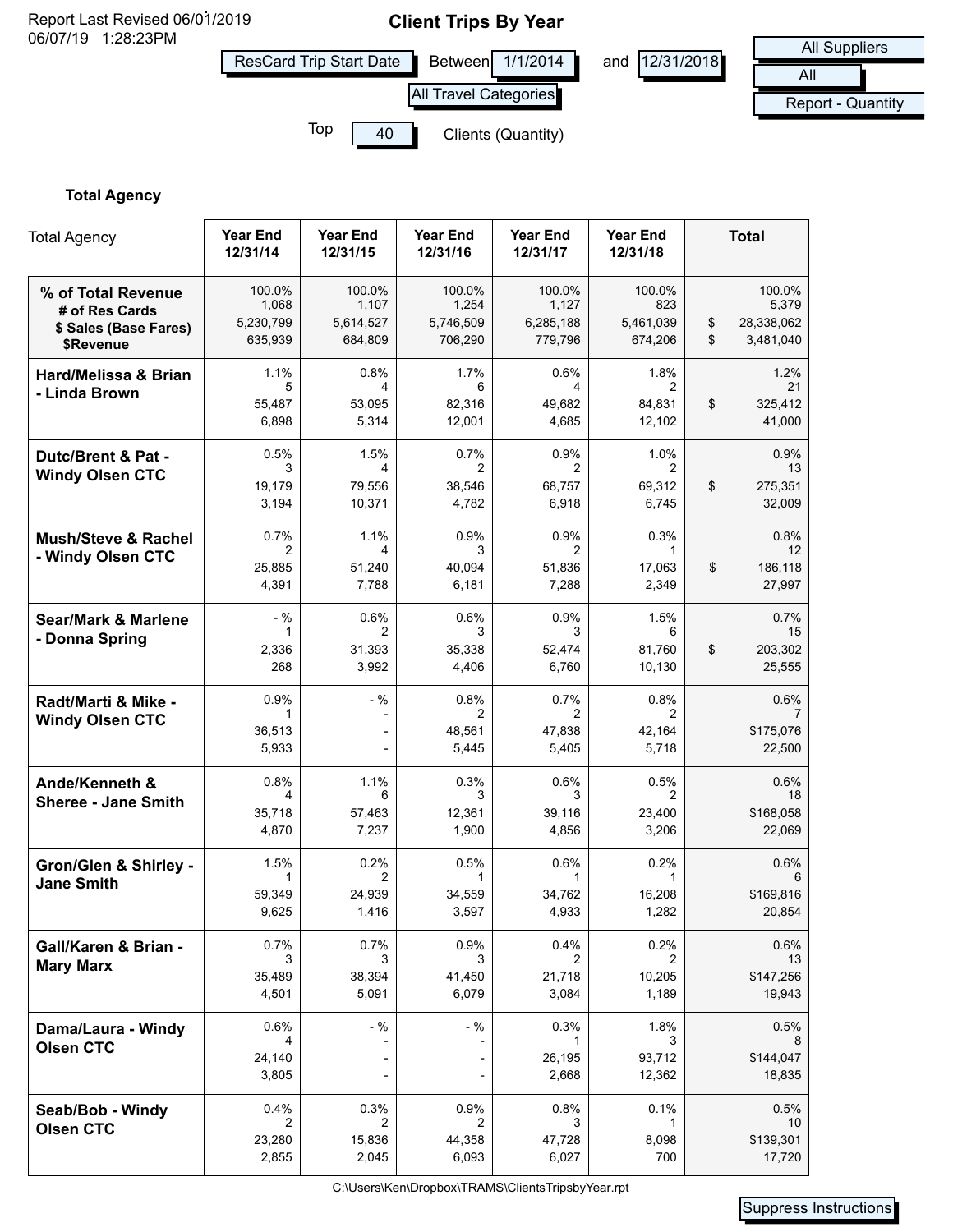Report Last Revised 06/01/2019<br>06/07/19 1:28:23PM<br>All Suppliers **Report Last Revised 06/01/2019** 

ResCard Trip Start Date Between 1/1/2014 and 12/31/2018

All port - Quantity

|                                                      | All Travel Categories           |                              |                              |                              |                              | Rep |                                 |
|------------------------------------------------------|---------------------------------|------------------------------|------------------------------|------------------------------|------------------------------|-----|---------------------------------|
|                                                      | Top<br>40<br>Clients (Quantity) |                              |                              |                              |                              |     |                                 |
|                                                      | <b>Year End</b><br>12/31/14     | <b>Year End</b><br>12/31/15  | <b>Year End</b><br>12/31/16  | <b>Year End</b><br>12/31/17  | <b>Year End</b><br>12/31/18  |     | <b>Total</b>                    |
| <b>Meet/James &amp; Dianna</b><br>- Donna Spring     | 0.5%<br>2                       | 0.7%<br>2                    | 0.4%<br>1                    | 0.6%<br>2                    | 0.2%<br>1                    |     | 0.5%<br>8                       |
|                                                      | 25,402<br>3,253                 | 29,357<br>4,673              | 16,890<br>2,591              | 29,010<br>4,649              | 16,522<br>1,639              | \$  | 117,181<br>16,805               |
| Webe/Brenda - Linda<br><b>Brown</b>                  | 0.8%<br>4<br>53,974<br>5,313    | 0.2%<br>1<br>15,074<br>1,676 | 0.4%<br>2<br>23,732<br>2,531 | 0.7%<br>3<br>53,349<br>5,340 | 0.3%<br>2<br>19,360<br>1,825 | \$  | 0.5%<br>12<br>165,489<br>16,685 |
| Pool/Tom & Sharon -<br><b>Windy Olsen CTC</b>        | $-$ %                           | $-$ %<br>1                   | 0.5%<br>3                    | 0.3%<br>2                    | 1.3%<br>3                    |     | 0.4%                            |
|                                                      | $\overline{\phantom{0}}$        | 750                          | 25,767<br>3,525              | 18,466<br>2,489              | 86,268<br>8,981              | \$  | 131,251<br>14,995               |
| <b>Bell/Dave &amp; Patti -</b><br><b>Jen Auld</b>    | 0.6%<br>5                       | 0.1%<br>1                    | 0.8%<br>7                    | 0.3%<br>1                    | 0.2%<br>3                    |     | 0.4%<br>17                      |
|                                                      | 37,665<br>4,030                 | 6,268<br>772                 | 44,346<br>5,855              | 13,163<br>2,366              | 13,639<br>1,552              | \$  | 115,081<br>14,573               |
| Abel/Alan - Donna<br><b>Spring</b>                   | 0.4%<br>5                       | 0.4%<br>5                    | 0.5%<br>5                    | 0.3%<br>5                    | 0.4%<br>4                    |     | 0.4%<br>24                      |
|                                                      | 23,798<br>2,836                 | 24,914<br>2,905              | 31,631<br>3,397              | 19,866<br>2,295              | 26,616<br>3,019              | \$  | 126,824<br>14,452               |
| <b>Head/Charles &amp;</b><br>Margie - Donna          | $-$ %                           | 1.0%<br>2                    | $-$ %                        | 0.5%<br>2                    | 0.4%<br>1                    |     | 0.4%<br>5                       |
| <b>Spring</b>                                        |                                 | 67,480<br>7,065              |                              | 40,514<br>3,738              | 23,533<br>2,686              |     | \$131,527<br>13,489             |
| <b>Chap/Anthony &amp;</b><br>Cheryl - Donna          | $-$ %                           | $-$ %                        | 0.4%<br>1                    | 1.0%<br>2                    | 0.3%<br>3                    |     | 0.4%<br>6                       |
| <b>Spring</b>                                        |                                 |                              | 21,661<br>2,591              | 65,659<br>7,821              | 20,863<br>2,266              |     | \$108,183<br>12,678             |
| <b>Whit/Richard &amp; Carol</b><br>- Windy Olsen CTC | 0.4%<br>4                       | 0.3%<br>3                    | 0.4%<br>3                    | 0.2%<br>4                    | 0.4%<br>$\mathcal{P}$        |     | 0.3%<br>16                      |
|                                                      | 20,779<br>2,543                 | 16,638<br>2,160              | 16,471<br>2,580              | 14,122<br>1,815              | 20,218<br>2,660              |     | \$88,229<br>11,757              |
| <b>Faur/Gunter - Windy</b><br><b>Olsen CTC</b>       | 0.2%                            | 0.2%                         | 0.4%<br>1                    | 0.5%<br>2                    | 0.4%<br>1                    |     | 0.3%<br>6                       |
|                                                      | 6,302<br>1,070                  | 11,779<br>1,634              | 15,211<br>2,686              | 23,886<br>3,795              | 15,664<br>2,463              |     | \$72,842<br>11,648              |
| Kolb/Ron & Peggy -                                   | 0.1%<br>2                       | 0.2%<br>3                    | 0.3%<br>3                    | 0.4%<br>3                    | 0.6%<br>3                    |     | 0.3%<br>14                      |
| <b>Windy Olsen CTC</b>                               | 7,136<br>773                    | 13,945<br>1,412              | 17,833<br>1,953              | 25,163<br>3,186              | 36,629<br>4,193              |     | \$100,706<br>11,517             |
| Snyd/Gordon &<br>Barbara - Linda<br><b>Brown</b>     | 1.0%<br>4<br>59,971<br>6,615    | 0.2%<br>1<br>15,764<br>1,577 | 0.3%<br>1<br>28,584<br>1,922 | 0.1%<br>2<br>5,243<br>655    | 0.1%<br>1<br>4,585<br>599    |     | 0.3%<br>\$114,148<br>11,368     |
|                                                      |                                 |                              |                              |                              |                              |     |                                 |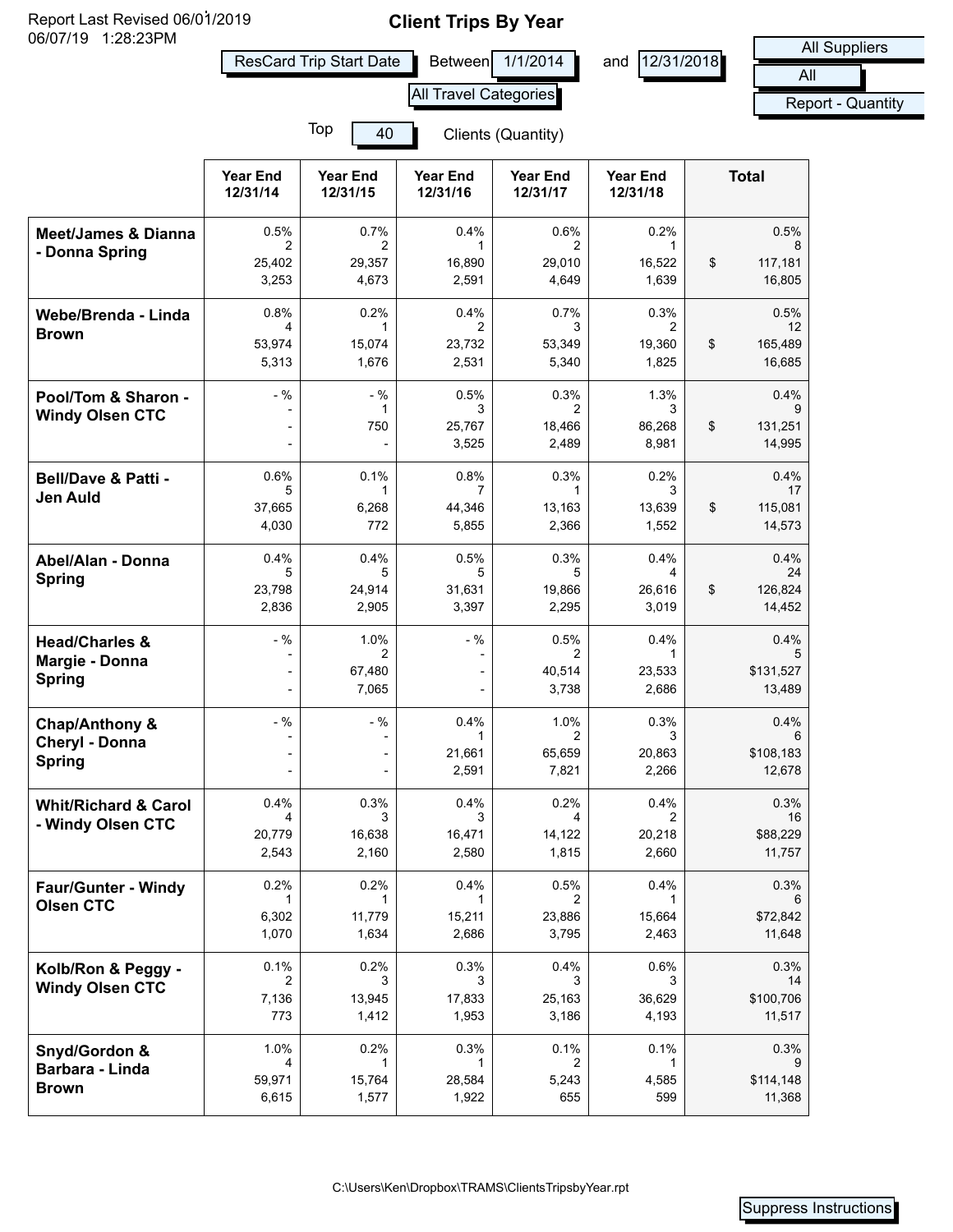Report Last Revised 06/01/2019<br>06/07/19 1:28:23PM<br>All Suppliers Report Last Revised 06/01/2019

ResCard Trip Start Date Between 1/1/2014 and 12/31/2018

All port - Quantity

|                                               | All Travel Categories       |                                |                              |                             |                              | Rep                                |
|-----------------------------------------------|-----------------------------|--------------------------------|------------------------------|-----------------------------|------------------------------|------------------------------------|
|                                               |                             |                                |                              |                             |                              |                                    |
|                                               | <b>Year End</b><br>12/31/14 | <b>Year End</b><br>12/31/15    | <b>Year End</b><br>12/31/16  | <b>Year End</b><br>12/31/17 | <b>Year End</b><br>12/31/18  | <b>Total</b>                       |
| Mosi/Craig & Judy -<br><b>Windy Olsen CTC</b> | 0.3%<br>1<br>9,848          | 0.3%<br>$\mathbf{1}$<br>18,429 | 0.3%<br>1<br>17,924          | 0.6%<br>1<br>32,401         | $-$ %                        | \$<br>0.3%<br>78,602               |
|                                               | 1,925                       | 2,333                          | 2,004                        | 4,874                       |                              | 11,135                             |
| Szor/Wayne & Susan<br>- Donna Spring          | $-$ %                       | 0.1%<br>1<br>3,802<br>437      | 0.6%<br>1<br>38,720<br>4,029 | $-$ %                       | 0.7%<br>1<br>40,640<br>4,607 | \$<br>0.3%<br>3<br>83,162<br>9,073 |
|                                               |                             |                                |                              |                             |                              |                                    |
| McMu/Wayne & Lisa -<br>Jen Auld               | $-$ %                       | 0.3%<br>3<br>19,823            | 0.2%<br>10,516               | 0.6%<br>2<br>28,225         | 0.2%                         | \$<br>0.3%<br>64,762               |
|                                               |                             | 2,119                          | 1,348                        | 4,321                       | 6,198<br>1,022               | 8,811                              |
| Fish/Robin & Budd -                           | $-$ %                       | $-$ %                          | 0.2%<br>1                    | 0.1%<br>1                   | 1.1%<br>3                    | 0.3%                               |
| <b>Linda Brown</b>                            |                             |                                | 8,777<br>1,183               | 4,444<br>472                | 58,395<br>7,105              | \$<br>71,615<br>8,760              |
| <b>Brow/David &amp;</b>                       | 0.6%                        | $-$ %                          | 0.2%                         | $-$ %                       | 0.4%                         | 0.2%                               |
| Elizabeth - Windy<br><b>Olsen CTC</b>         | 1<br>33,236<br>3,956        |                                | 1<br>11,677<br>1,627         |                             | 2<br>21,322<br>2,841         | \$<br>66,236<br>8,424              |
| Butl/Roger & Donna -                          | 0.2%<br>1                   | 0.3%<br>1                      | 0.1%<br>1                    | 0.4%<br>2                   | 0.2%<br>1                    | 0.2%<br>6                          |
| <b>Windy Olsen CTC</b>                        | 6,699<br>972                | 12,086<br>1,756                | 5,734<br>959                 | 21,904<br>3,363             | 9,052<br>1,301               | \$55,475<br>8,350                  |
| Au/Rita & Ralph -<br><b>Windy Olsen CTC</b>   | 0.3%<br>2                   | 0.3%<br>2                      | $-$ %                        | 0.5%<br>3                   | $-$ %                        | 0.2%                               |
|                                               | 13,502<br>1,953             | 25,644<br>2,309                |                              | 24,512<br>4,077             |                              | \$63,658<br>8,339                  |
| Lavi/Todd & Suzy -<br><b>Mary Marx</b>        | 0.5%                        | $-$ %                          | 0.3%<br>1                    | $-$ %                       | 0.5%                         | 0.2%                               |
|                                               | 26,182<br>2,941             |                                | 16,858<br>2,212              |                             | 22,084<br>3,056              | \$65,124<br>8,208                  |
| <b>Mcco/David - Linda</b>                     | 0.6%<br>2                   | 0.2%<br>1                      | $-$ %                        | 0.3%<br>1                   | - %                          | 0.2%                               |
| <b>Brown</b>                                  | 26,875<br>3,958             | 12,226<br>1,467                |                              | 19,727<br>2,685             |                              | \$58,828<br>8,111                  |
| Riel/Joe & Sally -                            | 0.4%<br>2                   | 0.2%<br>2                      | 0.1%<br>2                    | 0.2%<br>3                   | 0.3%<br>2                    | 0.2%<br>11                         |
| <b>Windy Olsen CTC</b>                        | 12,421<br>2,486             | 12,517<br>1,181                | 9,919<br>1,047               | 13,428<br>1,379             | 14,396<br>1,882              | \$62,681<br>7,976                  |
|                                               |                             |                                |                              |                             |                              |                                    |
| Tarrant/Bill & Carrie -<br><b>Linda Brown</b> | $-$ %                       | - %                            | $-$ %                        | 0.1%                        | 1.0%                         | 0.2%                               |
|                                               | $\overline{a}$              |                                |                              | 9,623<br>1,166              | 57,703<br>6,796              | \$67,326<br>7,963                  |